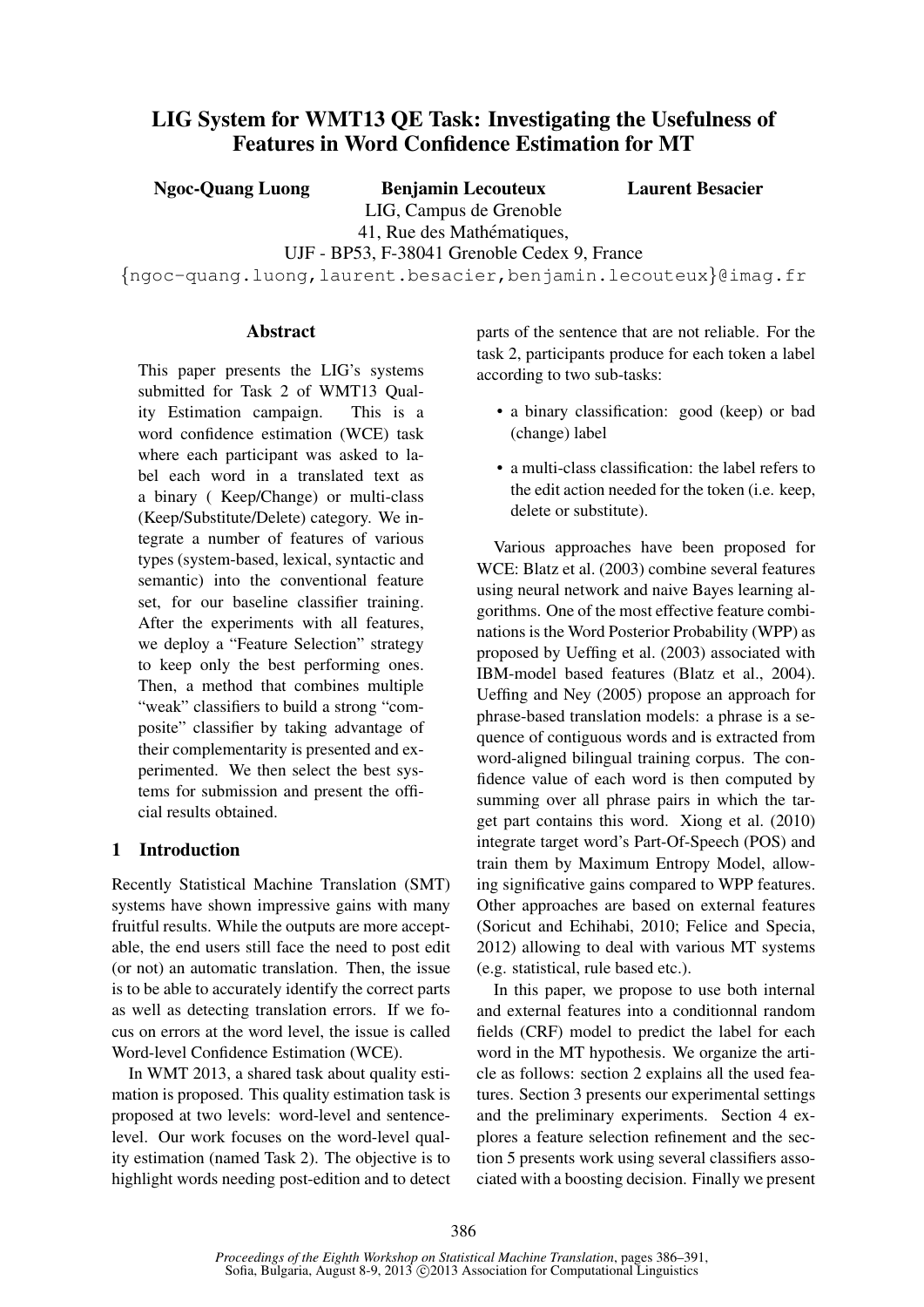our systems submissions and propose some conclusions and perspectives.

## 2 Features

In this section, we list all 25 types of features for building our classifier (see a list in Table 3). Some of them are already used and described in detail in our previous paper (Luong, 2012), where we deal with French - English SMT Quality Estimation. WMT13 was a good chance to re-investigate their usefulness for another language pair: English-Spanish, as well as to compare their contributions with those from other teams. We categorize them into two types: the conventional features, which are proven to work efficiently in numerous CE works and are inherited in our systems, and the LIG features which are more specifically suggested by us.

## 2.1 The conventional features

We describe below the conventional features we used. They can be found in some previous papers dealing with WCE.

- Target word features: the target word itself; the bigram (trigram) it forms with one (two) previous and one (two) following word(s); its number of occurrences in the sentence.
- Source word features: all the source words that align to the target one, represented in BIO<sup>1</sup> format.
- Source alignment context features: the combinations of the target word and one word before (left source context) or after (right source context) the source word aligned to it.
- Target alignment context features: the combinations of the source word and each word in the window  $\pm 2$  (two before, two after) of the target word.
- Target Word's Posterior Probability (WPP).
- Backoff behaviour: a score assigned to the word according to how many times the target Language Model has to back-off in order to assign a probability to the word sequence, as described in (Raybaud et al., 2011).
- Part-Of-Speech (POS) features (using Tree-Tagger<sup>2</sup> toolkit): The target word's POS; the source POS (POS of all source words aligned to it); bigram and trigram sequences between its POS and the POS of previous and following words.
- Binary lexical features that indicate whether the word is a: *stop word* (based on the stop word list for target language), *punctuation* symbol, *proper name* or *numerical*.

### 2.2 The LIG features

- Graph topology features: based on the N-best list graph merged into a confusion network. On this network, each word in the hypothesis is labelled with its WPP, and belongs to one *confusion set*. Every completed path passing through all nodes in the network represents one sentence in the N-best, and must contain exactly one link from each confusion set. Looking into a confusion set, we find some useful indicators, including: the *number of alternative paths* it contains (called *Nodes*), and the distribution of posterior probabilities tracked over all its words (most interesting are *maximum and minimum probabilities*, called *Max* and *Min*).
- Language Model (LM) features: the *"longest target n-gram length"* and *"longest source ngram length"*(length of the longest sequence created by the current target (source aligned) word and its previous ones in the target (source) LM). For example, with the target word  $w_i$ : if the sequence  $w_{i-2}w_{i-1}w_i$ appears in the target LM but the sequence  $w_{i-3}w_{i-2}w_{i-1}w_i$  does not, the n-gram value for  $w_i$  will be 3.
- The *word's constituent label* and *its depth in the tree* (or the distance between it and the tree root) obtained from the constituent tree as an output of the Berkeley parser (Petrov and Klein, 2007) (trained over a Spanish treebank: AnCora<sup>3</sup>).
- Occurrence in Google Translate hypothesis: we check whether this target word appears in the sentence generated by Google Translate engine for the same source.

<sup>1</sup> http://www-tsujii.is.s.u-tokyo.ac.jp/GENIA/tagger/

<sup>2</sup> http://www.ims.uni-stuttgart.de/projekte/corplex/TreeTagger/ 3 http://clic.ub.edu/corpus/en/ancora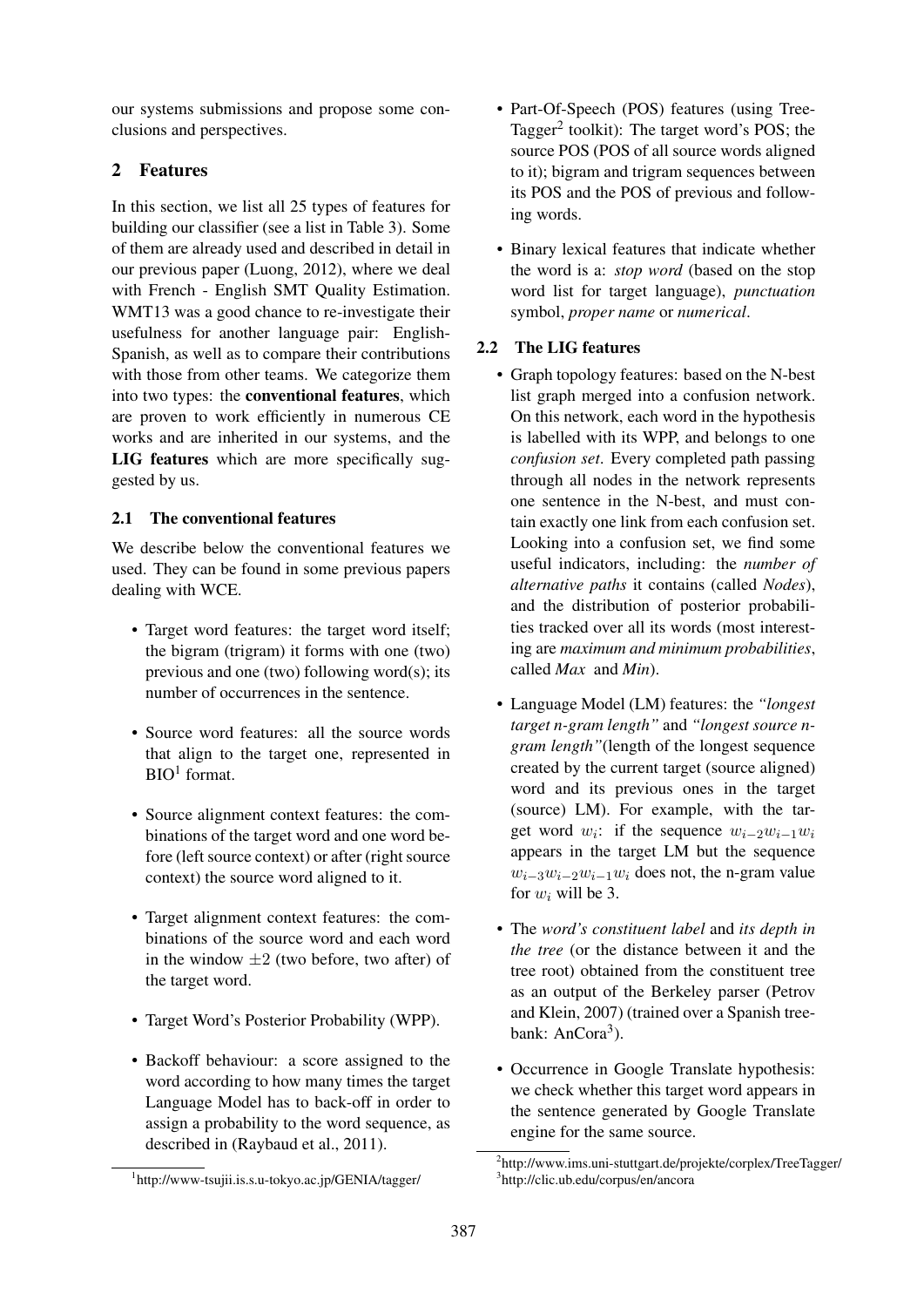• Polysemy Count: the *number of senses* of each word given its POS can be a reliable indicator for judging if it is the translation of a particular source word. Here, we investigate the polysemy characteristic in both target word and its aligned source word. For source word (English), the number of senses can be counted by applying a Perl extension named Lingua::WordNet<sup>4</sup>, which provides functions for manipulating the Word-Net database. For target word (Spanish), we employ BabelNet<sup>5</sup> - a multilingual semantic network that works similarly to WordNet but covers more European languages, including Spanish.

### 3 Experimental Setting and Preliminary Experiment

The WMT13 organizers provide two bilingual data sets, from English to Spanish: the training and the test ones. The training set consists of 803 MT outputs, in which each token is annotated with one appropriate label. In the binary variant, the words are classified into *"K"* (Keep) or *"C"* (Change) label, meanwhile in the multiclass variant, they can belong to *"K"* (Keep), *"S"* (Substitution) or *"D"* (Deletion). The test set contains 284 sentences where all the labels accompanying words are hidden. For optimizing parameters of the classifier, we extract 50 sentences from the training set to form a development set. Since a number of repetitive sentences are observed in the original training set, the dev set was carefully chosen to ensure that there is no overlap with the new training set (753 sentences), keeping the tuning process accurate. Some statistics about each set can be found in Table 1.

Motivated by the idea of addressing WCE as a sequence labeling task, we employ the *Conditional Random Fields* (CRF) model (Lafferty et al., 2001) and the corresponding WAPITI toolkit (Lavergne et al., 2010) to train our classifier. First, we experiment with the combination of all features. For the multi-class system, WAPITI's default configuration is applied to determine the label, i.e. label which has the highest score is assigned to word. In case of the binary system, the classification task is then conducted multiple times, corresponding to a threshold increase from 0.300 to 0.975 (step = 0.025). When threshold =  $\alpha$ , all words in the test set which the probability of *"K"* class  $\ge \alpha$  will be labelled as "*K"*, and otherwise, *"C"*. The values of Precision (Pr), Recall (Rc) and F-score (F) for *K* and *C* label are tracked along this threshold variation, allowing us to select the optimal threshold that yields the highest  $F_{avg} = \frac{F(K) + F(C)}{2}$  $rac{+F(C)}{2}$ .

Results for the all-feature binary system (*ALL\_BIN*) at the optimal threshold (0.500) and the multi-class one (*ALL MULT*) at the default threshold, obtained on our dev set, are shown in Table 2. We can notice that with *ALL BIN*, *"K"* label scores are very promising and *"C'* label reaches acceptable performance. In case of *ALL MULT* we obtain the almost similar above performance for *"K"* and *"S"*, respectively, except the disappointing scores for *"D"* (which can be explained by the fact that very few instances of *"D"* words (4%) are observed in the training corpus).

| Data set           | Train   | Dev     | <b>Test</b> |
|--------------------|---------|---------|-------------|
| #segments          | 753     | 50      | 284         |
| #distinct segments | 400     | 50      | 163         |
| $\#words$          | 18435   | 1306    | 7827        |
| $\%K : \%C$        | 70:30   | 77:23   |             |
| %K: %S: %D         | 70:26:4 | 77:19:4 |             |

Table 1: Statistics of training, dev and test sets

| <b>System</b>   | Label | $Pr(\%)$ | $\text{Rc}(\%)$ | $F(\%)$ |
|-----------------|-------|----------|-----------------|---------|
| <b>ALL_BIN</b>  | K     | 85.79    | 84.68           | 85.23   |
|                 | C     | 50.96    | 53.16           | 52.04   |
| <b>ALL_MULT</b> | K     | 85.30    | 84.00           | 84.65   |
|                 | S     | 43.89    | 49.00           | 46.31   |
|                 | D     | 7.90     | 6.30            | 7.01    |

Table 2: Average Pr, Rc and F for labels of allfeature binary and multi-class systems, obtained on dev set.

### 4 Feature Selection

In order to improve the preliminary scores of allfeature systems, we conduct a feature selection which is based on the hypothesis that some features may convey "noise" rather than "information" and might be the obstacles weakening the other ones. In order to prevent this drawback, we propose a method to filter the best features

<sup>4</sup> http://search.cpan.org/dist/Lingua-Wordnet/Wordnet.pm 5 http://babelnet.org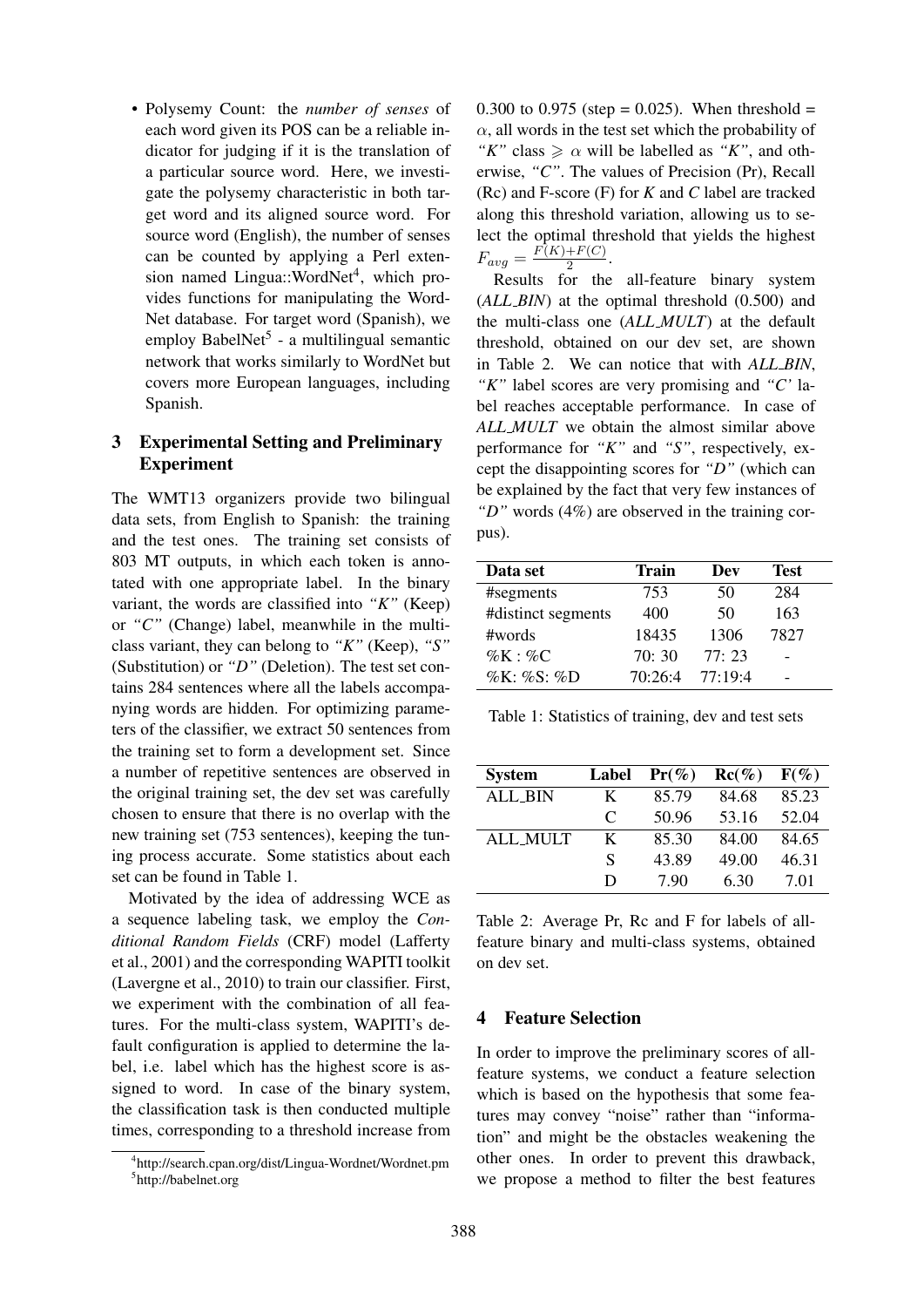based on the "Sequential Backward Selection" algorithm<sup>6</sup>. We start from the full set of N features, and in each step sequentially remove the most useless one. To do that, all subsets of (N-1) features are considered and the subset that leads to the best performance gives us the weakest feature (not involved in the considered set). This procedure is also called "leave one out" in the literature. Obviously, the discarded feature is not considered in the following steps. We iterate the process until there is only one remaining feature in the set, and use the following score for comparing systems:  $F_{avg}(all) = \frac{F_{avg}(K) + F_{avg}(C)}{2}$ , where  $F_{avg}(K)$  and  $F_{avg}(C)$  are the averaged F scores for *K* and *C* label, respectively, when threshold varies from 0.300 to 0.975. This strategy enables us to sort the features in descending order of importance, as displayed in Table 3. Figure 1 shows the evolution of the performance as more and more features are removed.

| Rank  | <b>Feature name</b>    | Rank  | <b>Feature name</b>        |
|-------|------------------------|-------|----------------------------|
|       | Source POS             | $14*$ | Distance to root           |
| $2^*$ | Occur in Google Trans. | 15    | Backoff behaviour          |
| $3*$  | <b>Nodes</b>           | $16*$ | Constituent label          |
|       | <b>Target POS</b>      | 17    | Proper name                |
| 5     | <b>WPP</b>             | 18    | Number of occurrences      |
| 6     | Left source context    | $19*$ | Min                        |
|       | Right target context   | $20*$ | Max                        |
| 8     | Numeric                | 21    | Left target context        |
| $9*$  | Polysemy (target)      | $22*$ | Polysemy (source)          |
| 10    | Punctuation            | $23*$ | Longest target gram length |
| 11    | Stop word              | $24*$ | Longest source gram length |
| 12    | Right source context   | 25    | Source Word                |
| 13    | <b>Target Word</b>     |       |                            |

Table 3: The rank of each feature (in term of usefulness) in the set. The symbol "\*" indicates our proposed features.

Observations in 10-best and 10-worst performing features in Table 3 suggest that numerous features extracted directly from SMT system itself (source and target POS, alignment context information, WPP, lexical properties: numeric, punctuation) perform very well. Meanwhile, opposite from what we expected, those from word statistical knowledge sources (target and source language models) are likely to be much less beneficial. Besides, three of our proposed features appear in top 10-best. More noticeable, among them, the first-time-experimented feature "Occurrence in Google Translation hypothesis" is the most prominent (rank 2), implying that such an online MT system can be a reliable reference channel for predicting word quality.



Figure 1: Evolution of system performance  $(F_{avg}(all))$  during Feature Selection process, obtained on dev set

The above selection process also brings us the best-performing feature set (Top 20 in Table 3). The binary classifier built using this optimal subset of features (*FS BIN*) reaches the optimal performance at the threshold value of 0.475, and slightly outperforms *ALL BIN* in terms of F scores (0.46% better for *"K"* and 0.69% better for *"C"*). We then use this set to build the multi-class one (*FS MULT*) and the results are shown to be a bit more effective compare to *ALL MULT* (0.37% better for *"K"*, 0.80% better for *"S"* and 0.15% better for *"D"*). Detailed results of these two systems can be found in Table 4.

In addition, in Figure 1, when the size of feature set is small (from 1 to 7), we can observe sharply the growth of system scores for both labels. Nevertheless the scores seem to saturate as the feature set increases from the 8 up to 25. This phenomenon raises a hypothesis about the learning capability of our classifier when coping with a large number of features, hence drives us to an idea for improving the classification scores. This idea is detailed in the next section.

| <b>System</b>  | Label                       | $Pr(\%)$ | $Re(\%)$ | $F(\%)$ |
|----------------|-----------------------------|----------|----------|---------|
| <b>FS_BIN</b>  | K                           | 85.90    | 85.48    | 85.69   |
|                | $\mathcal{C}_{\mathcal{C}}$ | 52.29    | 53.17    | 52.73   |
| <b>FS_MULT</b> | K                           | 85.05    | 85.00    | 85.02   |
|                | S                           | 45.36    | 49.00    | 47.11   |
|                | D                           | 91       | 5 Q      | 7.16    |

Table 4: The Pr, Rc and F for labels of binary and multi-class system built from Top 20 features, at the optimal threshold value, obtained on dev set

<sup>6</sup> http://research.cs.tamu.edu/prism/lectures/pr/pr l11.pdf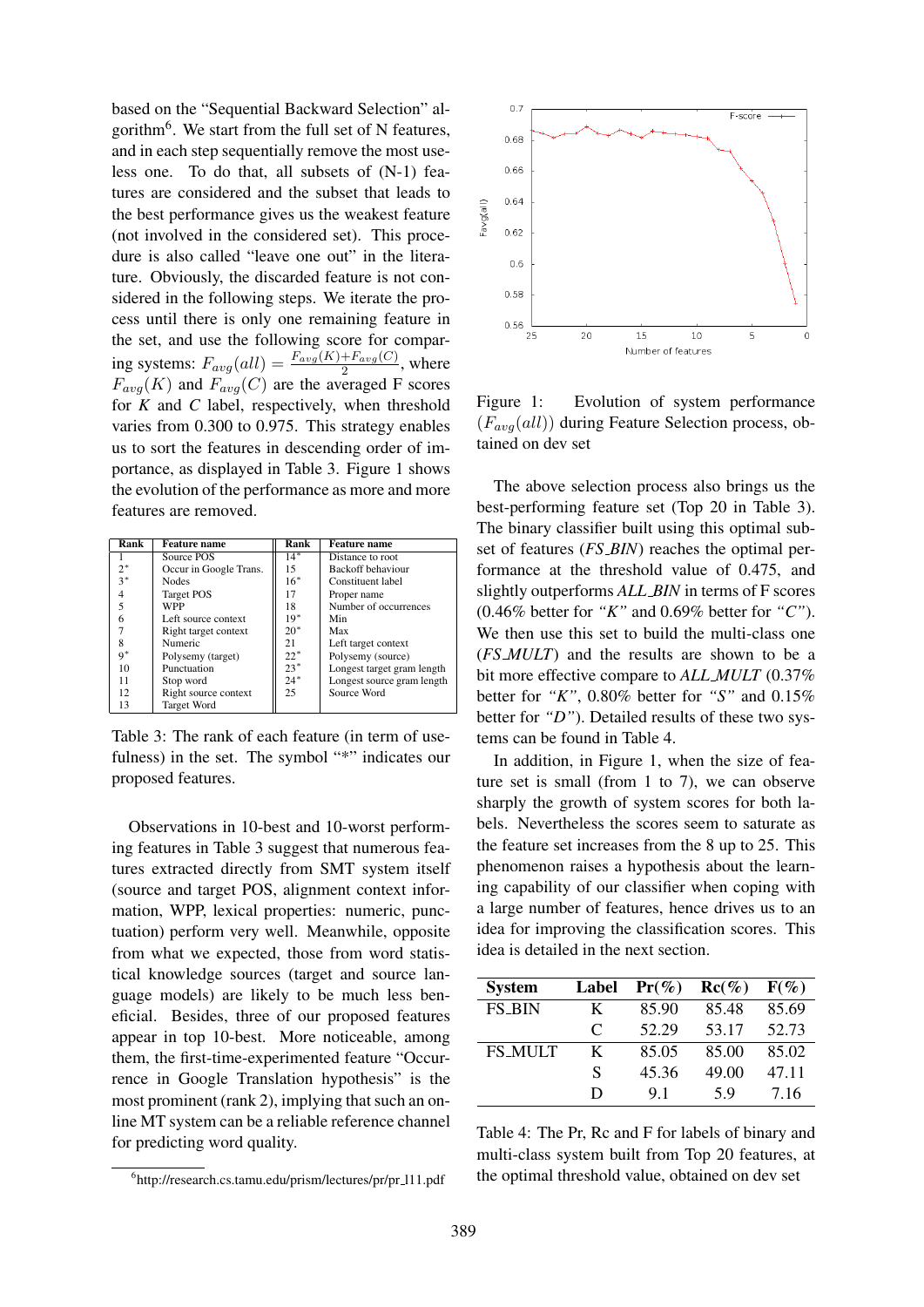#### 5 Using Boosting technique to improve the system's performance

In this section, we try to answer to the following question: if we build a number of "weak" (or "basic") classifiers by using subsets of our features and a machine learning algorithm (such as *Boosting*), would we get a single "strong" classifier? When deploying this idea, our hope is that multiple models can complement each other as one feature set might be specialized in a part of the data where the others do not perform very well.

First, we prepare 23 feature subsets  $(F_1, F_2, \ldots, F_{23})$  to train 23 basic classifiers, in which:  $F_1$  contains all features,  $F_2$  is the Top 20 in Table 3 and  $F_i$  ( $i = \overline{3..23}$ ) contains 9 randomly chosen features. Next, a 7-fold cross validation is applied on our training set. We divide it into 7 subsets  $(S_1, S_2, \ldots, S_7)$ . Each  $S_i$  (i =  $\overline{1..6}$ ) contains 100 sentences, and the remaining 153 sentences constitute  $S_7$ . In the loop  $i$  ( $i = \overline{1..7}$ ),  $S_i$  is used as the test set and the remaining data is trained with 23 feature subsets. After each loop, we obtain the results from 23 classifiers for each word in  $S_i$ . Finally, the concatenation of these results after 7 loops gives us the training data for Boosting. Therefore, the Boosting training file has 23 columns, each represents the output of one basic classifier for our training set. The detail of this algorithm is described below:

Algorithm to build Boosting training data for  $i := 1$  to 7 do begin TrainSet(i) :=  $\cup S_k$   $(k = \overline{1..7}, k \neq i)$ TestSet(i) :=  $S_i$ for  $j := 1$  to 23 do begin Classifier  $C_i$  := Train TrainSet(i) with  $F_i$ Result  $R_i$  := Use  $C_i$  to test  $S_i$ Column  $P_i$  := Extract the *"probability of word to be G label*" in  $R_i$ end Subset  $D_i$  (23 columns) :=  $\{P_i\}$  ( $j = \overline{1..23}$ ) end Boosting training set  $D := \cup D_i$   $(i = \overline{1..7})$ 

Next, the Bonzaiboost toolkit<sup>7</sup> (which implements Boosting algorithm) is used for building Boosting model. In the training command, we invoked: algorithm = "AdaBoost", and number of iterations = 300. The Boosting test set is prepared as follows: we train 23 feature subsets with the training set to obtain 23 classifiers, then use them to test our dev set, finally extract the 23 probability columns (like in the above pseudo code). In the testing phase, similar to what we did in Section 4, the Pr, Rc and F scores against threshold variation for *"K"* and *"C"* labels are tracked, and those corresponding to the optimal threshold (0.575 in this case) are represented in Table 5.

| System           |    |       | Label $Pr(\%)$ $Re(\%)$ $F(\%)$ |       |
|------------------|----|-------|---------------------------------|-------|
| <b>BOOST_BIN</b> | K. | 86.65 | 84.45                           | 85.54 |
|                  |    | 51.99 | 56.48                           | 54.15 |

Table 5: The Pr, Rc and F for labels of Boosting binary classifier (BOOST BIN)

The scores suggest that using Boosting algorithm on our CRF classifiers' output accounts for an efficient way to make them predict better: on the one side, we maintain the already good achievement on  $K$  class (only 0.15% lost), on the other side we gain 1.42% the performance in *C* class. It is likely that Boosting enables different models to better complement each other, in terms of the later model becomes experts for instances handled wrongly by the previous ones. Another advantage is that Boosting algorithm weights each model by its performance (rather than treating them equally), so the strong models (come from all features, top 20, etc.) can make more dominant impacts than the rest.

#### 6 Submissions and Official Results

After deploying several techniques to improve the system's prediction capability, we select two bests of each variant (binary and multi-class) to submit. For the binary task, the submissions include: the Boosting (BOOST BIN) and the Top 20 (FS BIN) system. For the multi-class task, we submit: the Top 20 (FS MULT) and the all-feature (ALL MULT) one. Before the submission, the training and dev sets were combined to re-train the prediction models for FS BIN, FS MULT and ALL MULT. Table 6 reports the official results obtained by LIG at WMT 2013, task 2. We obtained the best performance among 3 participants. These results confirm that the feature selection strategy is efficient (FS\_MULT slightly better than ALL MULT) while the contribution of Boosting is unclear (BOOST\_BIN better than FS\_BIN if Fmeasure is considered but worse if Accuracy is considered - the difference is not significant).

<sup>7</sup> http://bonzaiboost.gforge.inria.fr/x1-20001